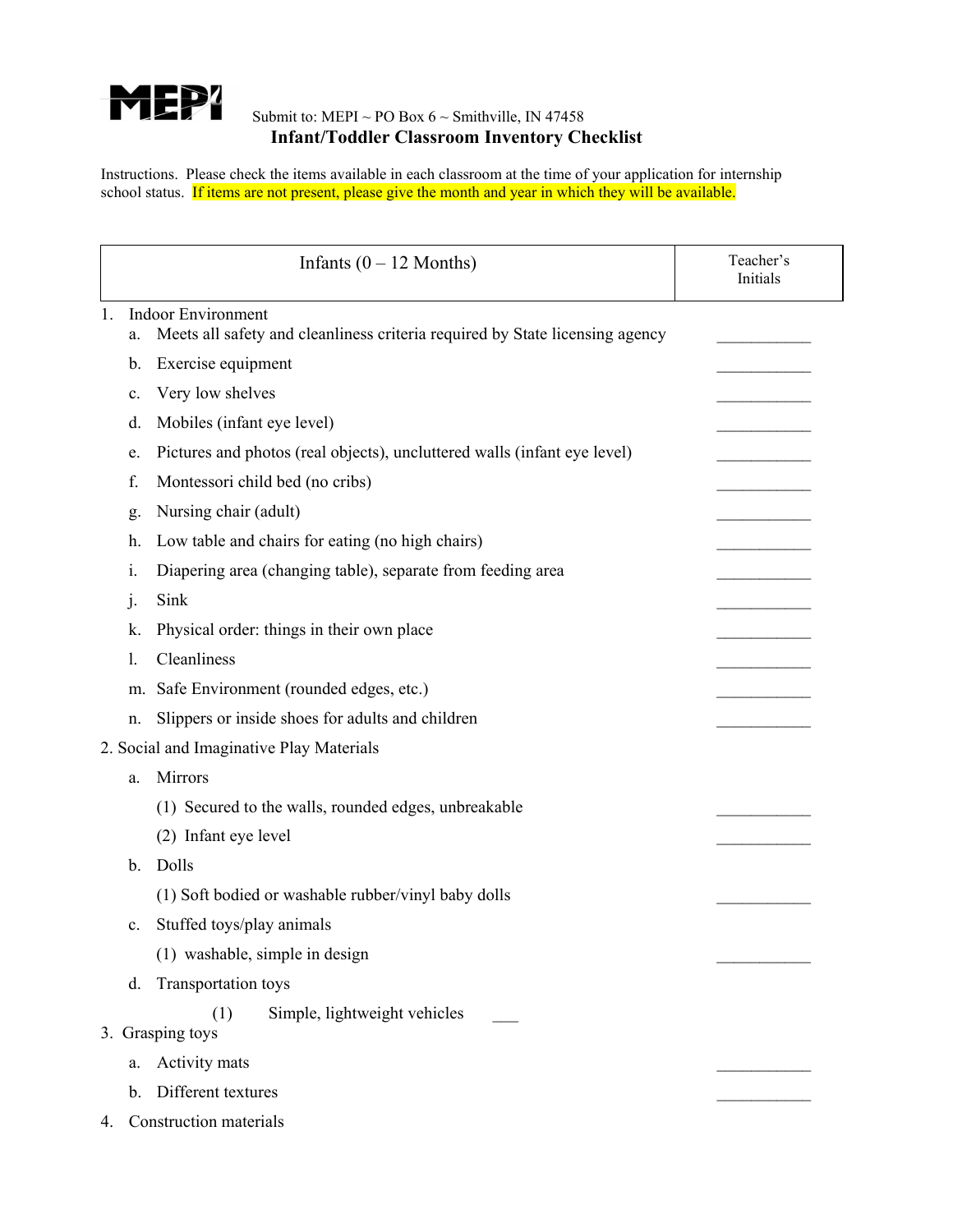|                                          | a.             | Light blocks, soft cloth, rubber, rounded plastic                            |  |
|------------------------------------------|----------------|------------------------------------------------------------------------------|--|
| 5.                                       |                | Manipulatives                                                                |  |
|                                          | a.             | Balls (with interesting audio or visual effects, soft, light weight)         |  |
|                                          | b.             | Rattles                                                                      |  |
|                                          | $\mathbf{c}$ . | Pop-up boxes, easy operation                                                 |  |
| 6.                                       |                | Language                                                                     |  |
|                                          | a.             | Books (cloth, plastic or cardboard with pictures of real objects)            |  |
|                                          | b.             | Music                                                                        |  |
|                                          |                | Rhythm instruments for shaking<br>1.                                         |  |
|                                          |                | Adult operated players and media (with simple repeating audio)<br>2.         |  |
|                                          | $\mathbf{c}$ . | Story time everyday                                                          |  |
| 7.                                       |                | Outdoor and Gross Motor Play                                                 |  |
|                                          | a.             | Group play area (safe)                                                       |  |
|                                          | b.             | Crawling area (low. Soft or padded climbing platform, tunnels)               |  |
|                                          | c.             | Climbing area                                                                |  |
|                                          |                |                                                                              |  |
|                                          |                | Infants $(12 – 18$ Months)                                                   |  |
| 1.                                       |                | Indoor                                                                       |  |
|                                          | a.             | Meets all safety and cleanliness criteria required by State licensing agency |  |
|                                          | b.             | Exercise equipment                                                           |  |
|                                          | c.             | Low shelves                                                                  |  |
|                                          | d.             | Pictures of real objects (uncluttered walls at infant eye level)             |  |
|                                          | e.             | Montessori child bed (no cribs)                                              |  |
|                                          | f.             | Nursing chair (adult)                                                        |  |
|                                          | g.             | Low table and chairs for eating (no high chairs)                             |  |
|                                          | h.             | Diapering area (changing table), separate from feeding area                  |  |
|                                          | i.             | Sink (child sized)                                                           |  |
|                                          | j.             | Physical order: things in their own place                                    |  |
|                                          | k.             | Cleanliness                                                                  |  |
|                                          | 1.             | Safe Environment (rounded edges, etc.)                                       |  |
|                                          | m.             | Slippers or inside shoes for adults and children                             |  |
| 2. Social and Imaginative Play Materials |                |                                                                              |  |
|                                          | a.             | Mirrors                                                                      |  |
|                                          |                | (1) Full length (upright), unbreakable mirror, mounted or in non-tip stand   |  |
|                                          |                |                                                                              |  |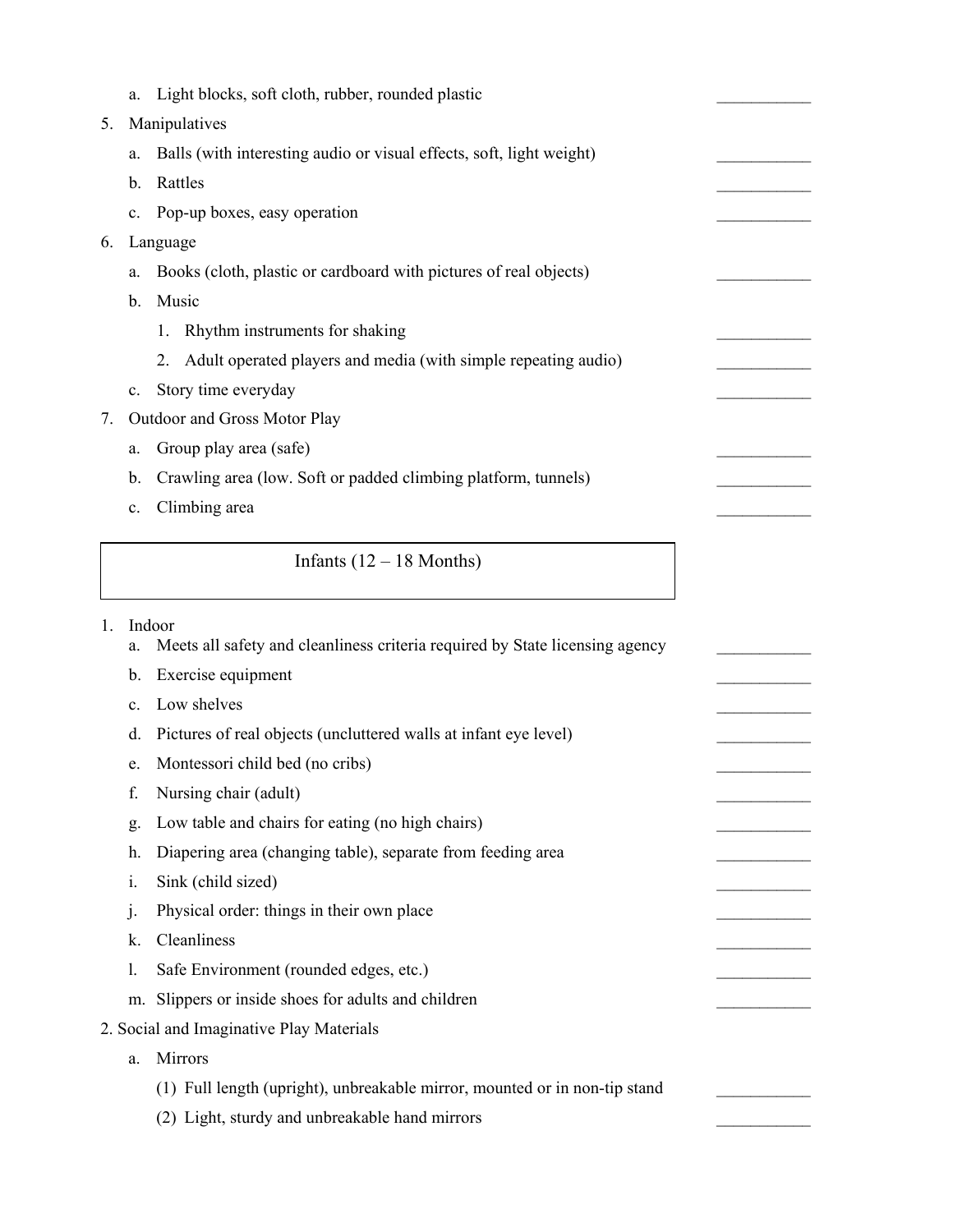b. Dolls

|    |                | (1) Soft bodied or washable rubber/vinyl baby dolls                            |  |
|----|----------------|--------------------------------------------------------------------------------|--|
|    |                | (2) Simple accessories for care giving: bottle, blanket                        |  |
|    |                | (3) Simple doll clothes – need not be detachable                               |  |
|    | $\mathbf{c}$ . | Real telephone                                                                 |  |
|    | d.             | Real animal or people puppets (operated by adult)                              |  |
|    | e.             | Transportation toys (simple, lightweight vehicles, may make noise when pushed) |  |
|    | f.             | Sand/water materials (simple floating objects)                                 |  |
| 3. |                | Construction materials, Exploration (Sensorial)                                |  |
|    | a.             | Light blocks (soft cloth, rubber, rounded plastic or wood cubes)               |  |
|    | b.             | Puzzles (with knobs) simple pre-puzzles or form boards, 1-3 pieces             |  |
|    | c.             | Pop-up boxes (easy operation)                                                  |  |
|    | d.             | Nesting cups (with round shapes, few pieces)                                   |  |
|    | e.             | Stacking materials - no order necessary                                        |  |
| 4. |                | Language                                                                       |  |
|    | a.             | Naming objects                                                                 |  |
|    |                | b. Books (cloth, plastic or cardboard real picture books)                      |  |
| 5. |                | Art and Music                                                                  |  |
|    | a.             | Large paper taped to surface                                                   |  |
|    | b.             | Few large non-toxic crayons                                                    |  |
|    | c.             | Rhythm instruments for shaking (bells, rattles)                                |  |
|    | d.             | Adult – operated players and media (with simple repeating audio)               |  |
|    | e.             | Story time everyday                                                            |  |
| 6. |                | Outdoor and Gross Motor Play                                                   |  |
|    | a.             | Low soft climbing area, tunnel for crawling through                            |  |
|    | b.             | Stable ride-on toys (with four wheels or casters and no steering or pedals)    |  |

| Toddlers $(18 - 36$ Months) | Teacher's<br>Initials |
|-----------------------------|-----------------------|
|-----------------------------|-----------------------|

## 1. Indoor

 $4.$ 

5.

- a. Meets all safety and cleanliness criteria required by State licensing agency
- b. Exercise equipment: climbing, crawling, creeping
- c. Low shelves
- d. Furniture (child size) table, chairs
- e. Sink (child sized)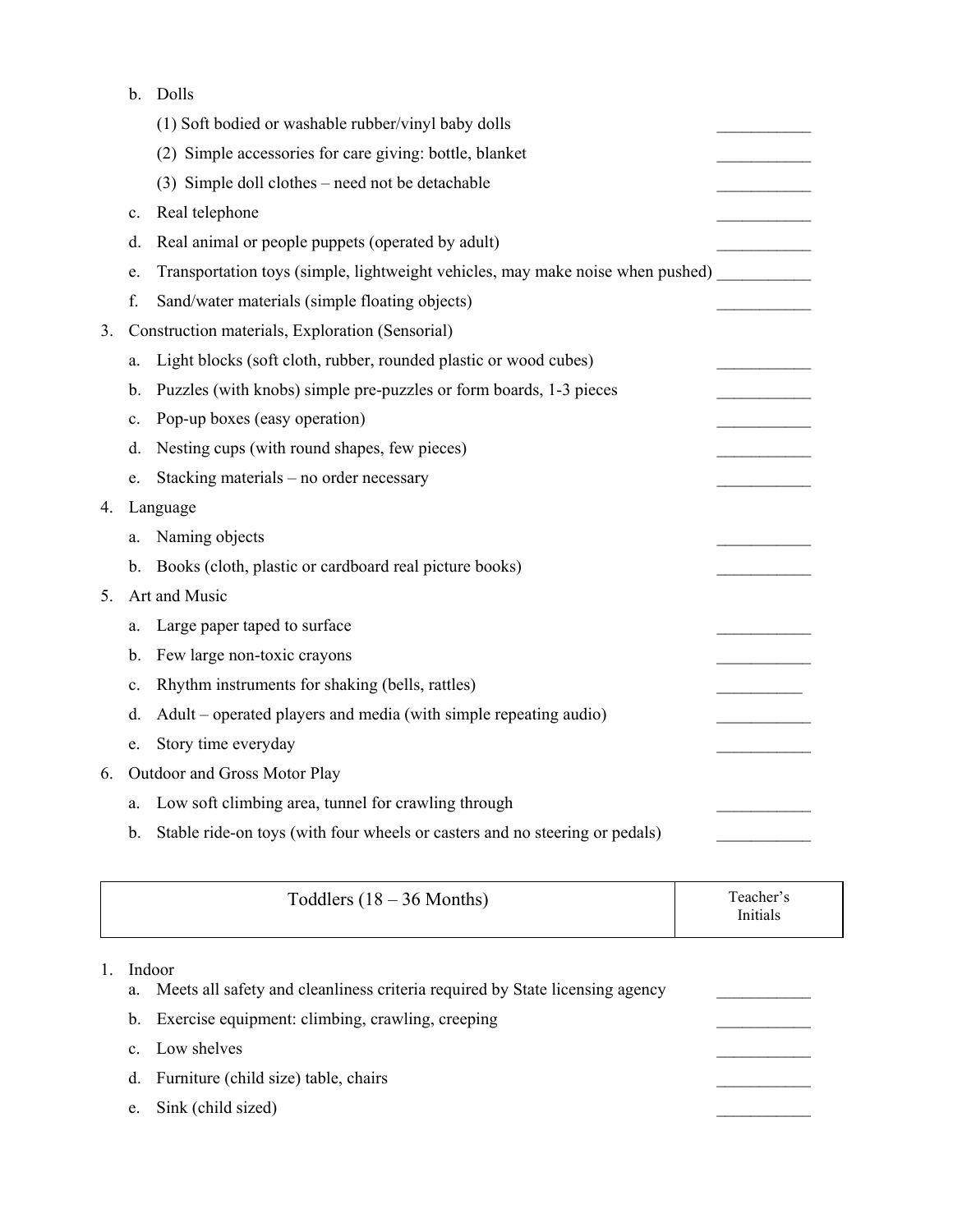|    | f.             | Line or circle for group time                                                   |  |
|----|----------------|---------------------------------------------------------------------------------|--|
|    | g.             | Relaxation area (couch, mats, pillows)                                          |  |
|    | h.             | Physical order: things in their own place                                       |  |
|    | i.             | Cleanliness                                                                     |  |
|    | j.             | Safe Environment (rounded edges, etc.)                                          |  |
|    | k.             | Slippers or inside shoes for adults and children                                |  |
|    | 1.             | Bathroom (child size)                                                           |  |
|    | m.             | Pictures and photos (real objects)                                              |  |
|    | n.             | Practical Life area                                                             |  |
|    | 0.             | Sensorial area                                                                  |  |
|    | p.             | Language area                                                                   |  |
| 2. |                | Outdoor and Gross Motor Area                                                    |  |
|    | a.             | Balance beam                                                                    |  |
|    | b.             | Low swings (seats curved or body shaped)                                        |  |
|    | c.             | Benches, tables                                                                 |  |
|    | d.             | Group play area                                                                 |  |
|    | e.             | Low soft climbing structures and slides (with soft materials underneath)        |  |
|    | f.             | Bouncing or rocking ride-ons (with confined rocking arc and gentle bounce),     |  |
|    |                | children should be able to touch floor when seated                              |  |
|    | g.             | Tunnels                                                                         |  |
|    | h.             | Balls (of all shapes and sizes, especially 10-12 inch for kicking and throwing) |  |
|    | $\mathbf{1}$ . | Push and pull toys (low, open big enough for child to get inside) i.e., wagons  |  |
|    | j.             | Garden: birdfeeders, wind chimes, etc.                                          |  |
| 4. |                | Practical Life                                                                  |  |
|    | a.             | Chairs                                                                          |  |
|    | b.             | Tables                                                                          |  |
|    | c.             | <b>Rugs</b>                                                                     |  |
|    | d.             | <b>Trays</b>                                                                    |  |
|    | e.             | <b>Baskets</b>                                                                  |  |
|    | f.             | Room care: broom (2 sizes) with dustpan for each, mop                           |  |
|    | g.             | <b>Small Pitchers</b>                                                           |  |
|    | h.             | Open-Close containers                                                           |  |
|    | i.             | Assorted spooning exercises                                                     |  |
|    | $\mathbf{1}$   | Assorted tong exercises                                                         |  |
|    | k.             | Assorted hand transferring lessons                                              |  |
|    | 1.             | Introduction to planting activities                                             |  |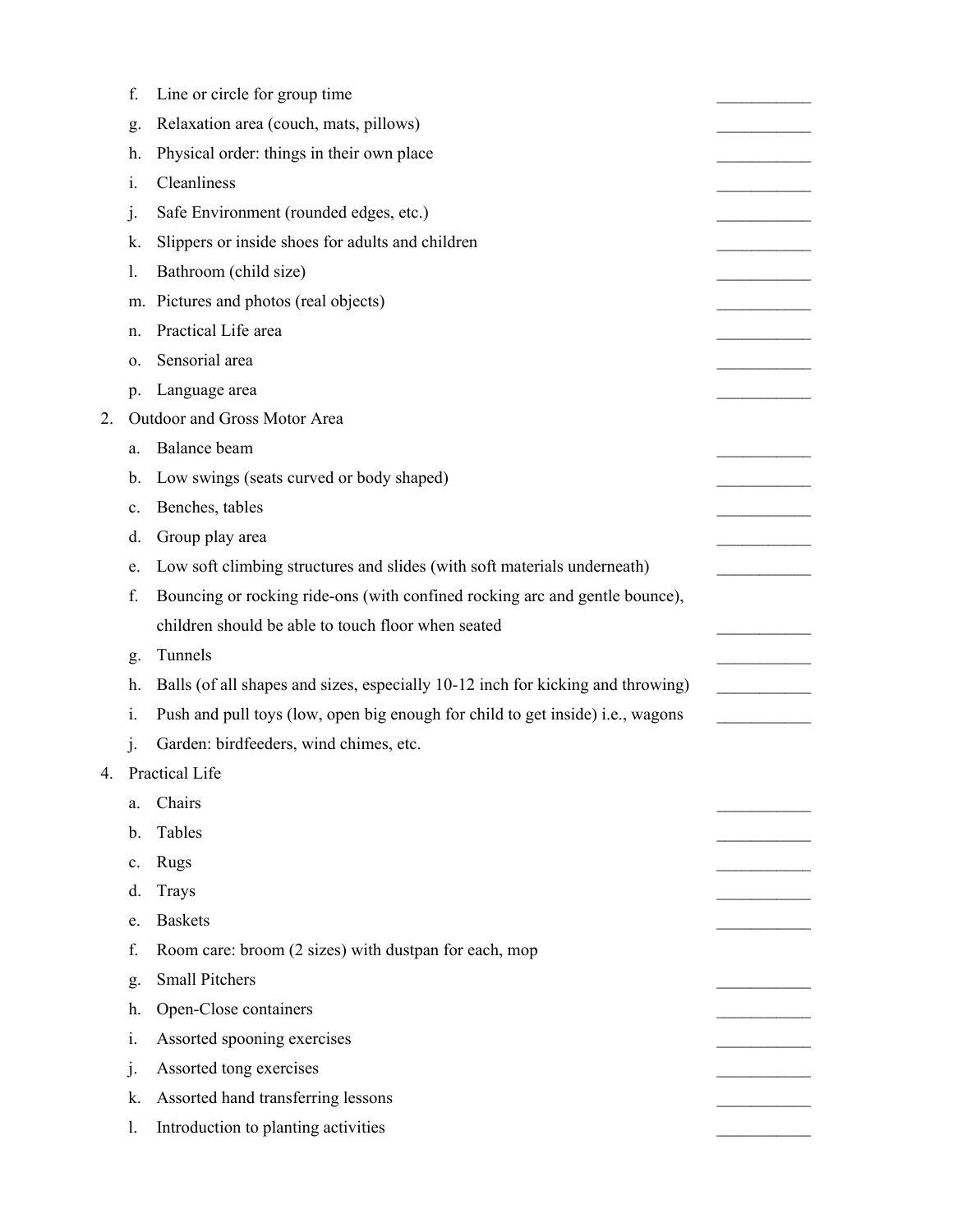|    |                  | m. Introduction to food preparation activities                                   |  |
|----|------------------|----------------------------------------------------------------------------------|--|
|    | n.               | Simple folding lesson (socks, etc.)                                              |  |
|    | о.               | Comb hair activity                                                               |  |
|    | p.               | Wash hands activity                                                              |  |
|    | q.               | Washing an object exercises (doll, toy, animal etc)                              |  |
|    | r.               | Feeding an animal exercise (plastic or toy animal)                               |  |
|    | S.               | Dressing frames (child size)                                                     |  |
|    |                  | $(1)$ Button                                                                     |  |
|    |                  | $(2)$ Snap                                                                       |  |
|    |                  | $(3)$ Zip                                                                        |  |
|    | t.               | Squeezing a sponge                                                               |  |
|    | u.               | Pouring activities                                                               |  |
|    | v.               | Table setting                                                                    |  |
|    | w.               | Mirrors (full-length unbreakable mirror, firmly mounted or non-tip stand         |  |
|    |                  | and light, sturdy and unbreakable hand mirrors)                                  |  |
|    | X.               | Dolls (simple, soft-bodied, removable clothes - Velcro, buttons or snaps 12-15") |  |
|    | y.               | Sand and water materials                                                         |  |
|    |                  | (1) Nesting materials useful for pouring                                         |  |
|    |                  | (2) Small sand tools – container with shovel or scoop                            |  |
|    |                  | (3) Colander, sprinklers, etc.                                                   |  |
|    | z.               | Stringing lesson (large beads)                                                   |  |
| 5. |                  | Sensorial                                                                        |  |
|    | a.               | Objects and exercises with different textures                                    |  |
|    | b.               | Pegboards with large pegs                                                        |  |
|    | c.               | $4 - 5$ piece knobbed puzzles                                                    |  |
|    | d.               | Color cubes                                                                      |  |
|    | e.               | Magnetic boards with forms                                                       |  |
|    | f.               | $5 - 10$ pieces to nest/stack                                                    |  |
|    | g.               | Simple lock boxes                                                                |  |
|    | h.               | Cylinder blocks                                                                  |  |
|    | $\overline{1}$ . | Shape sorters with common shapes                                                 |  |
|    | $\cdot$          | Pop-up boxes (with lids, doors, knobs)                                           |  |
|    | k.               | Hammering exercises/safe pounding                                                |  |
|    | 1.               | Feel bag/box, smell jars                                                         |  |
|    | m.               | Wooden blocks (construction materials), large bristle blocks or similar          |  |
|    | n.               | Stacking blocks (square shape), stacking rings, nesting toys                     |  |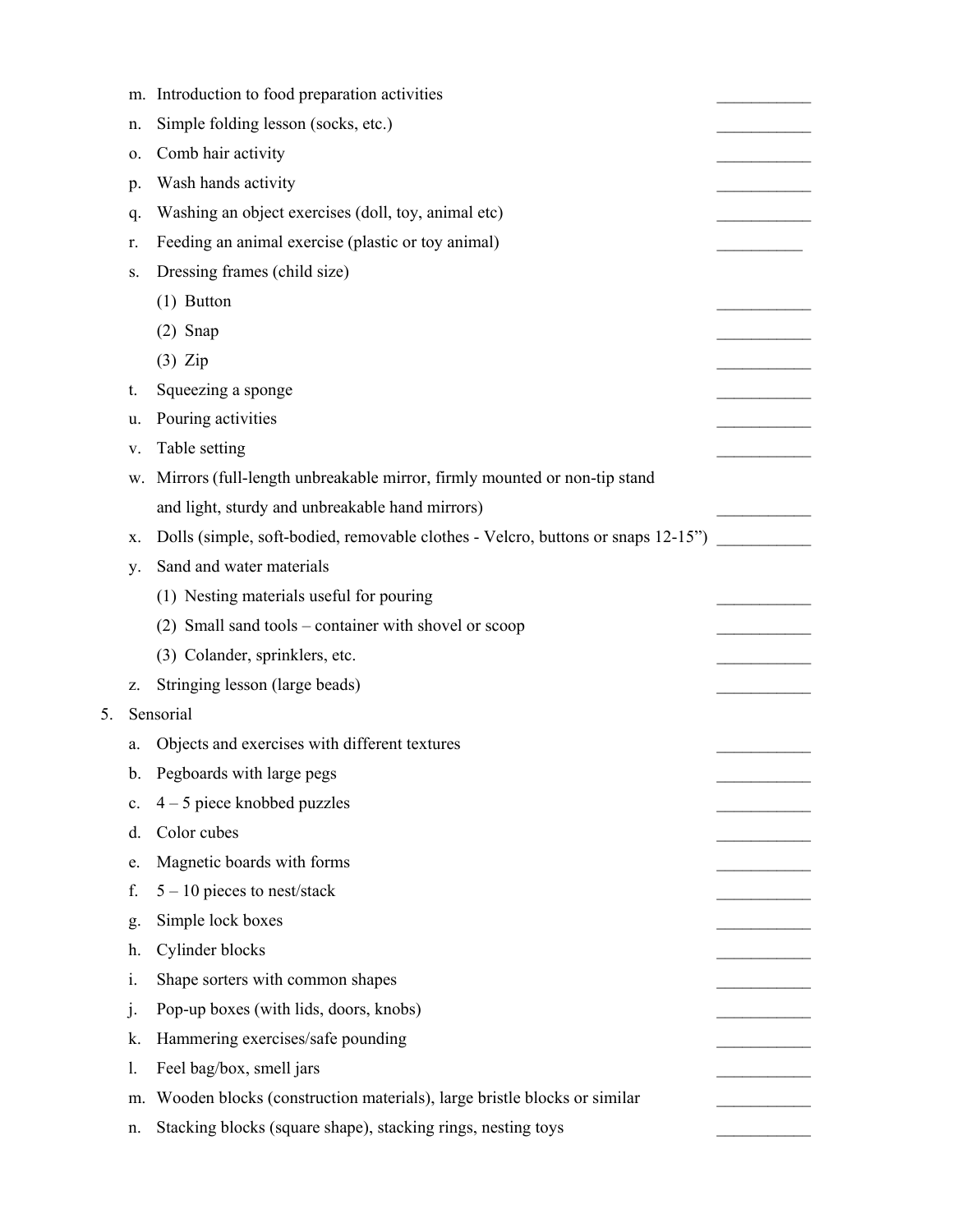o. Counting exercises

## 6. Language

 $7.$ 

|    | a.             | Story time every day                                                                        |  |
|----|----------------|---------------------------------------------------------------------------------------------|--|
|    | b.             | Sorting and classifying exercises                                                           |  |
|    | c.             | Sequencing                                                                                  |  |
|    | d.             | Same and different concept                                                                  |  |
|    | e.             | Categorizing                                                                                |  |
|    | f.             | Picture matching cards                                                                      |  |
|    |                | (1) Object to object                                                                        |  |
|    |                | (2) Matching to colors                                                                      |  |
|    |                | (3) Matching to silhouettes                                                                 |  |
|    | g.             | Object boxes for naming lessons                                                             |  |
|    | h.             | Hidden objects and guessing games                                                           |  |
|    | i.             | Vocabulary Development                                                                      |  |
|    |                | (1) The farm, jungle, sea, insects, etc.                                                    |  |
|    |                | (2) Fruit and vegetables                                                                    |  |
|    |                | $(3)$ Felts                                                                                 |  |
|    |                | (4) People figures (not swallow-able)                                                       |  |
|    | $\mathbf{j}$ . | Puppets (to fit child's hand) – real people and animals                                     |  |
|    | k.             | Books (Sturdy with heavy paper or cardboard pages, short simple stories with repetition and |  |
|    |                | familiar subjects; simple, clear with real pictures and colors)                             |  |
|    |                | (1) Cardboard                                                                               |  |
|    |                | (2) Tactile/touch-me                                                                        |  |
|    |                | $(3)$ Pop-up                                                                                |  |
|    |                | (4) Hidden picture                                                                          |  |
|    | 1.             | Language development/communicative interaction: i.e., adults sit and develop a topic for    |  |
|    |                | discussion                                                                                  |  |
|    |                | during snack and meal time (family style)                                                   |  |
|    |                | m. Dictated words and stories: adults write child's dictated words on paper                 |  |
|    |                |                                                                                             |  |
| 7. | Art            |                                                                                             |  |
|    | a.             | Scissors (blunt-ended)                                                                      |  |
|    | b.             | Glue                                                                                        |  |
|    | c.             | Crayons (non-toxic)                                                                         |  |
|    | d.             | Markers (non-toxic, washable)                                                               |  |